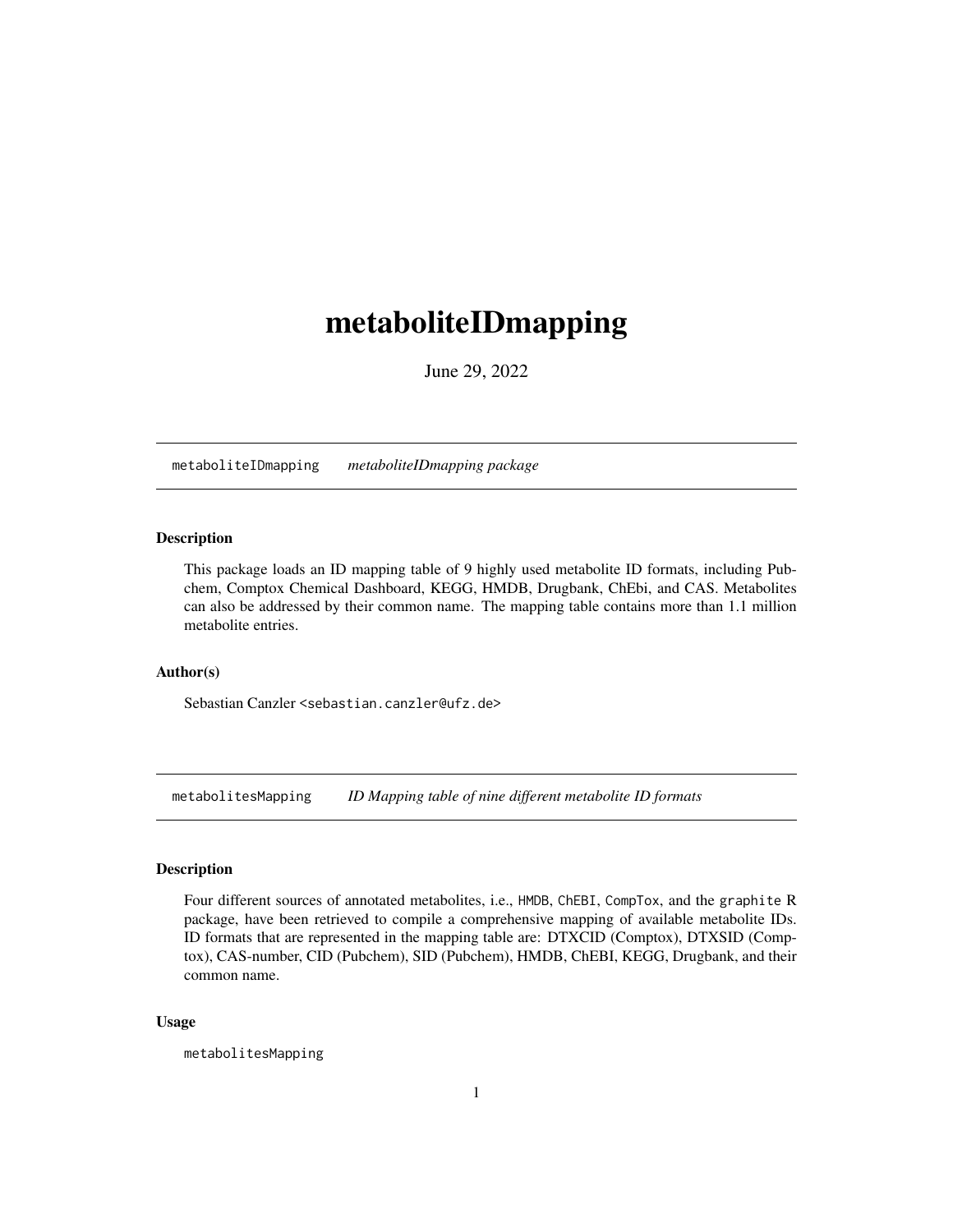# Format

A tibble with 9 variables and over 1.1 million metabolites:

DTXCID DSSTox structure identifier, character

DTXSID DSSTox substance identifier, character

CAS CAS registry number, character

CID Pubchem compound identifier, character

CID Pubchem substance identifier, character

HMDB Human Metabolome Database identifier (new format), character

ChEBI Chemical Entities of Biological Interest identifier, character

KEGG KEGG Compound identifier, character

Drugbank Drugbank identifier, character

Name Metabolite common name, character

## Examples

metabolitesMapping